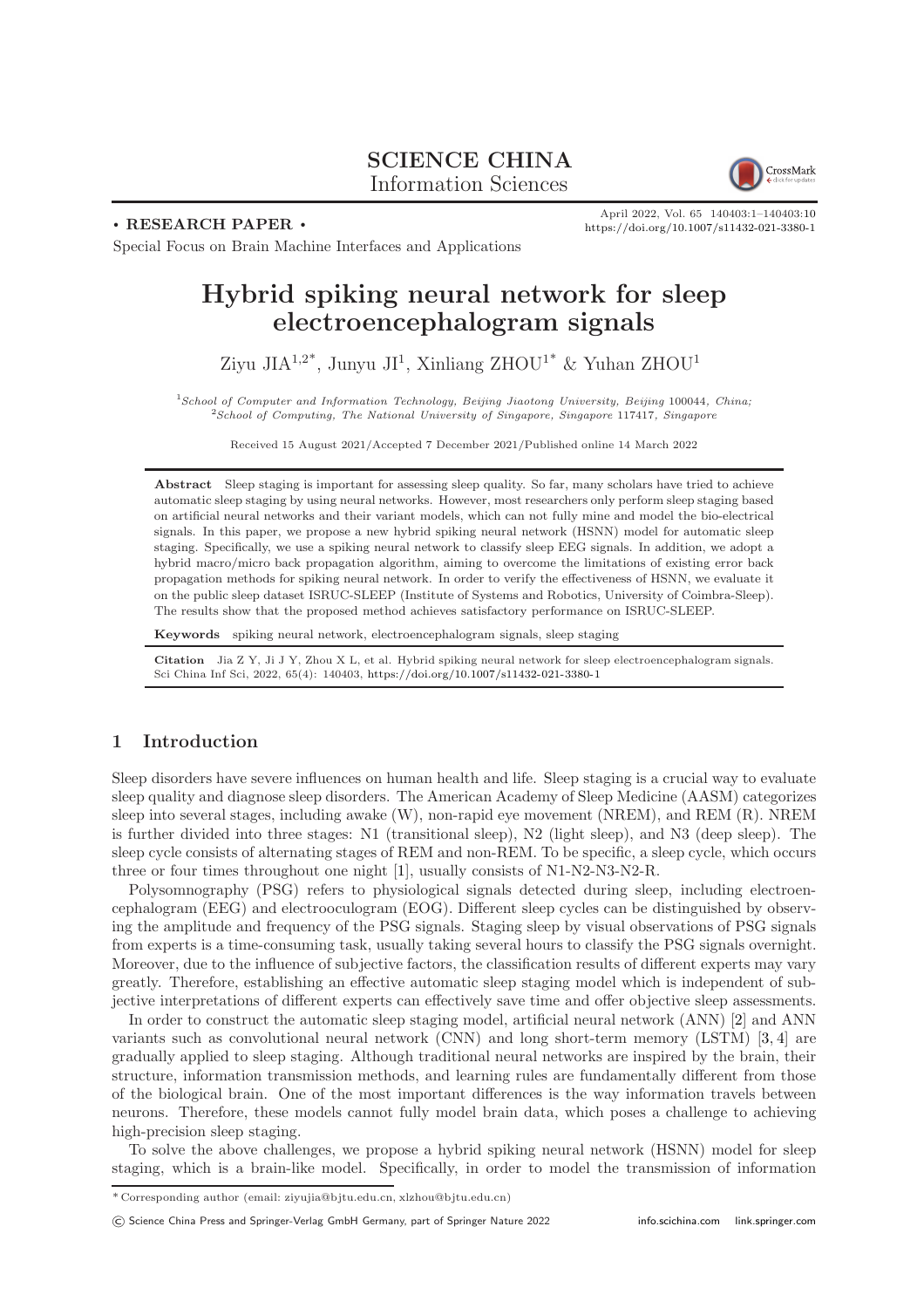



Figure 1 (Color online) HSNN for sleep staging. The HSNN is constructed as the input layer, reservoir, hidden layer, and output layer based on the LIF neurons. The arrows between different layers indicate the synaptic connections between neurons. The different layers are fully connected.

between neurons, we adopt the spiking neural network (SNN) to build the model, which is most similar to the biological neural network. SNN has high brain-like properties and can catch up with traditional neural networks in terms of performance, which is our motivation for choosing it for research. First, EEG signals are encoded as spiking signals. The spiking signals are input into the three-dimensional structure reservoir, which can capture rich biological neuron dynamics and has the potential to simulate complex information processing in the brain. At the same time, in order to deal with the difficulty of back propagation calculation due to the complex differential equations and the non-differentiable spiking events encountered during training, we use the hybrid macro/micro level back propagation (HM2-BP) algorithm as a training method. Finally, we perform experimental verification on the sleep dataset. The proposed model achieves the best performance.

## 2 Related work

There has been a considerable amount of work in the field of sleep staging [\[3](#page-9-3)[–13\]](#page-9-5). Based on popular deep learning models, such as CNN and recurrent neural networks (RNN), more models have been come up in this aspect. For example, fast discriminative complex valued CNN [\[14\]](#page-9-6) is used to capture the information hidden in the sleep EEG signals and distinguish sleep stages. Based on multivariable multimodal physiological signals, a new CNN model [\[3\]](#page-9-3) improves the accuracy of sleep staging by obtaining the transition rules between sleep stages. There are other studies, such as extracting functional connectivity indexes from EEG and generating multidimensional images as the input stages of sleep on CNN models [\[15\]](#page-9-7). SeqSleepNet [\[16\]](#page-9-8) is a hierarchical recurrent neural network and converts the task into a sequence-tosequence classification problem. At the same time, some researchers attempted to implement new neural networks, with the combination of CNN and RNN, to the sleep stage classification. DeepSleepNet [\[4\]](#page-9-4) is a deep learning model utilizing CNN to obtain time-invariant features and bidirectional LSTM memory to study transition rules. Besides, with the development of attention mechanisms, deep bidirectional RNN [\[17\]](#page-9-9) is also used in the single-guide signal sleep stage classification. Recently, the graph neural network (GNN) has been used in sleep staging. The GNN model [\[10\]](#page-9-10) takes graphics as input and then learns how to infer and predict how objects and their relationships evolve over time. It will not be easily disturbed by noise, showing a powerful performance. Although these studies have achieved good results, they still ignore some problems. They are not sufficiently brain-like, in terms of modeling do not consider the distance relationship of brain neurons in space, which directly leads to expensive calculations and higher power consumption. The SNN with a high brain-like degree has been developed for several years, gradually reached similar accuracy, and has lower cost, which has great development potential.

### 3 Methodology

We establish a sleep staging model based on the leaky integrate and fire (LIF) neurons [\[18\]](#page-9-11) as shown in Figure 1. First of all, we encode the raw EEG signals into spiking signals. Secondly, to model the information hidden in the spiking signals, we input the spiking signals into a reservoir with a threedimensional structure. Finally, we further improve the learning ability of our model based on the fully connected hidden layer and output the prediction results.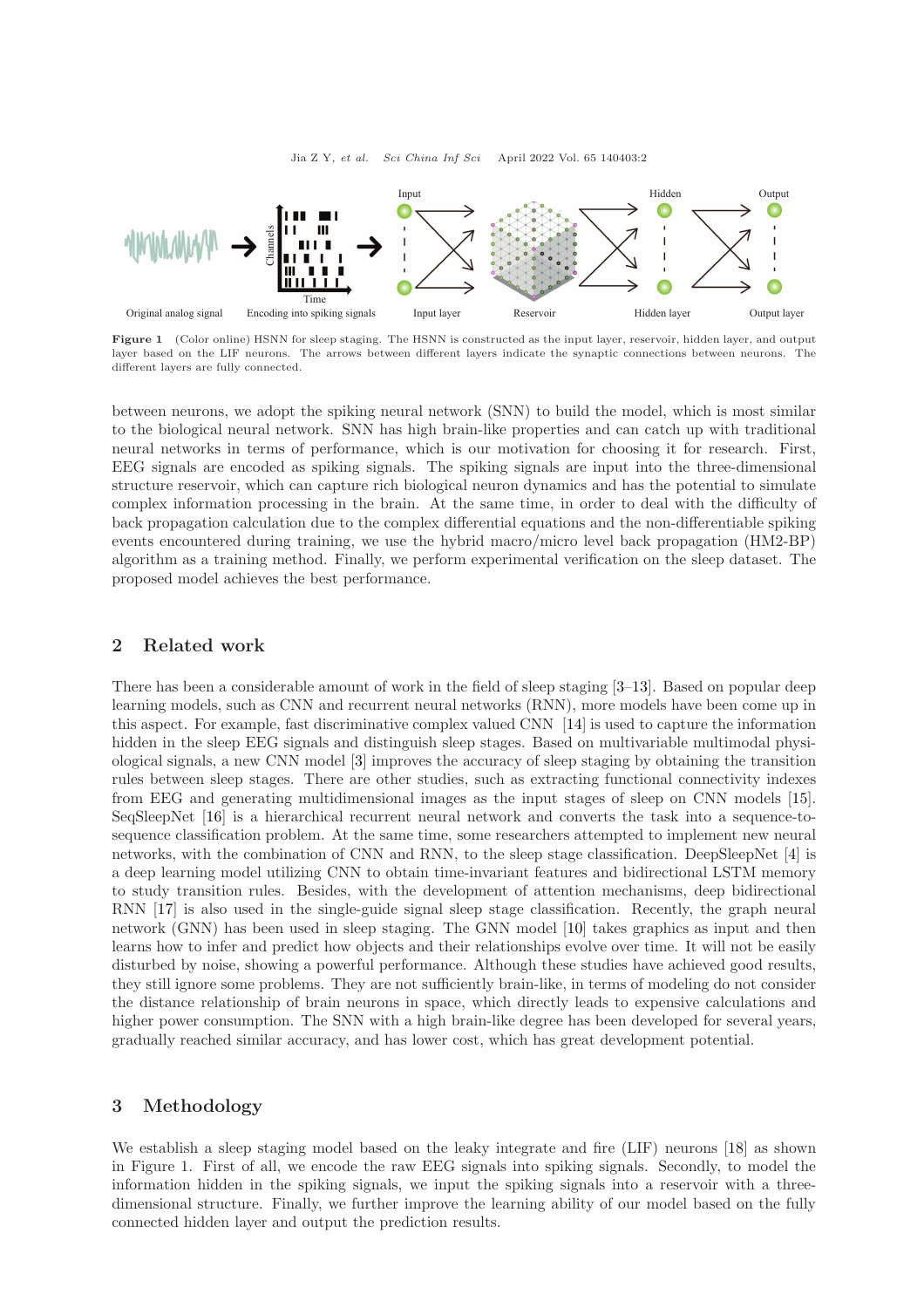

Figure 2 (Color online) EEG signal encoding experiment result. (a) The green curve is the original EEG signal, the pink dotted curve is the restored EEG signal, which the spike train is decoded into; (b) the green curves are encoded from the original EEG signal by BSA.

#### 3.1 EEG encoding

The human brain is composed of billions of neurons, and information is transmitted between neurons in the form of electrical spikes, constituting the thinking activity of the human brain. In order to cater to the brain-like nature of HSNN, we need to convert EEG signals into spike signals. As a typical way, Ben's spike algorithm (BSA) [\[19\]](#page-9-12) is used to encode EEG data in this paper. BSA is a fast and stable encoder. In addition, since it is based on an FIR filter, the encoded spike sequence can be reversely converted into its original waveform. In this way, it is viable to check the extent to which the coded spike sequence simulates the original wave.

In order to test the effect of the BSA algorithm on the encoding of the dataset in this paper, the BSA algorithm has been applied to encode and decode some channels in the data. Figure 2 has demonstrated the encoding and decoding results from a small segment of a channel in sleep EEG data through the BSA algorithm. In Figure 2(a), the green curve is the original EEG signal. It is encoded into the spike train in Figure 2(b) by the BSA algorithm. The pink dotted curve is the restored EEG signal, which the spike train is decoded into. The MSE of the original signal and the decoded restored signal is 0.016. Some other experiments have been conducted as well. For instance, the same filter has been used to encode and decode the fragments of each channel in the same sample. The data of each sample is less different from the original sequence after decoding. This indicates that the BSA algorithm can effectively retain the characteristic information of the original sequence in different EEG channels. Therefore, in this study, the parameters of the same BSA algorithm can be applied to encode all samples in the dataset, and the encoded spike train can retain the feature information of the original EEG data.

### 3.2 LIF neurons

Because LIF [\[18\]](#page-9-11) neurons are more complex and closer to biology, they have been widely used in many SNN studies. HSNN is constructed based on LIF neurons. When neurons in the brain are in resting potential, the inside and outside of the neuron cell membrane maintain a −70 mV potential, which can be changed by stimulation of other neurons. When the potential of the neuron cell membrane reaches the threshold, the neuron emits spiking signals along its axon. This connection between neurons is called a synapse. When spiking signals are transmitted to postsynaptic neurons, the potentials of postsynaptic neurons will be affected. This process takes a certain amount of time. The effect of the spiking signals on the cell potential is temporary, and the cell will gradually recover its resting potential. After the presynaptic neuron emits a spiking signal, it will enter a refractory period, during which the influence of the stimulation on the neuron is reduced or ignored. Inspired by biological neurons, many types of biological neuron models have been derived. The LIF neurons were used in this paper. In this neuron, after the neuron receives the input current, the cell membrane potential will increase. When the cell membrane rises to the activation threshold, it sends a spike, a process is called integral ignition. At the same time, in order to imitate a real neuron, after a spiking signal is emitted, or when there is no input, the cell membrane potential returns to the resting potential. Its dynamic process can be described by the following differential equation:

$$
I(t) - \frac{V_m}{R_m} = C_m \frac{\mathrm{d}V_m(t)}{\mathrm{d}t},\tag{1}
$$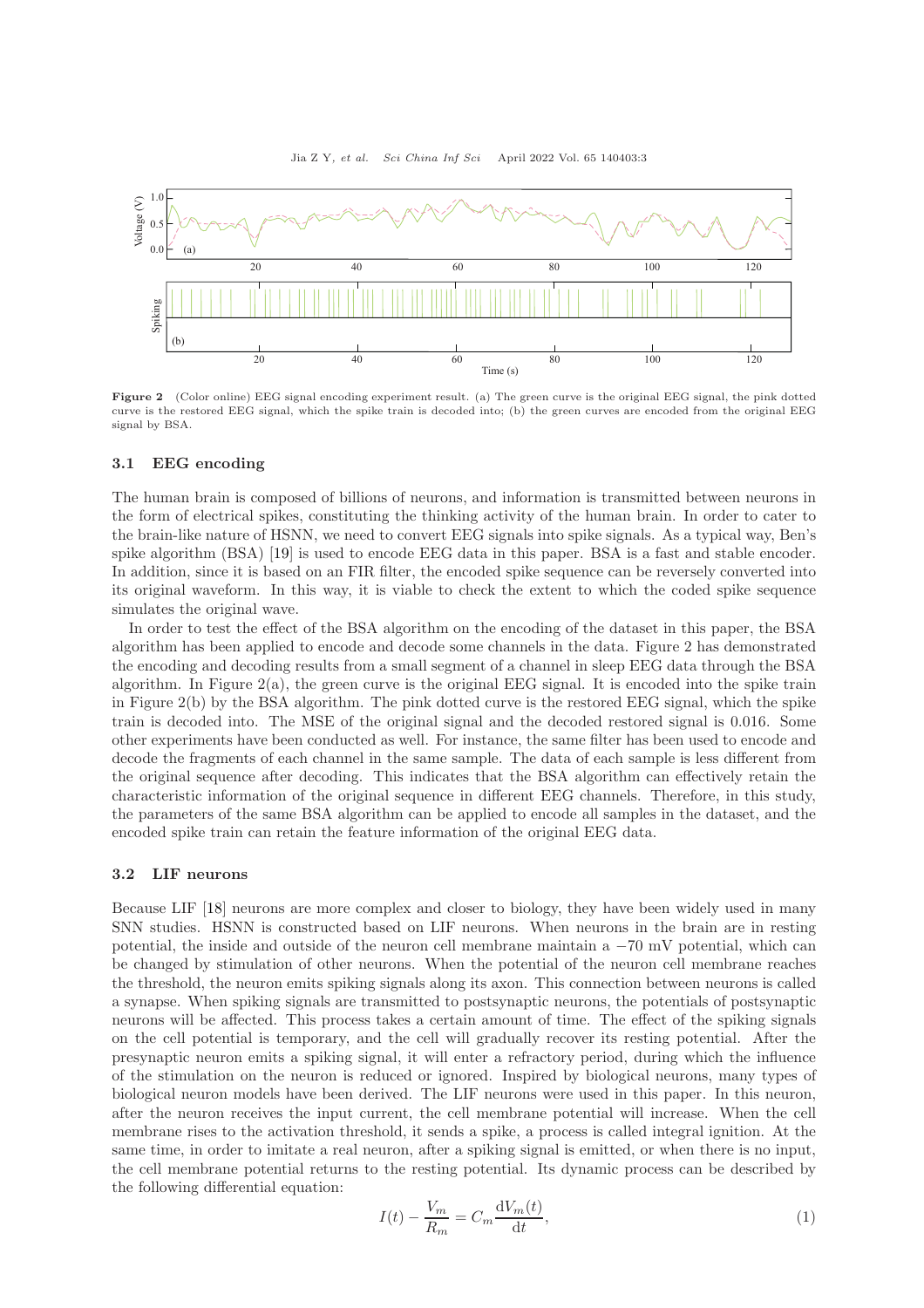where  $C_m$  represents the capacitance of the cell membrane,  $V_m$  represents the electrical potential of the cell membrane, and  $I(t)$  represents the input current.

We describe the integrate-and-fire process of the LIF neurons as follows: reaching the threshold, emitting spiking signal, resetting to resting potential, refractory period, where the refractory period refers to a period of time (milliseconds) after the input current is large enough to activate the threshold and emits the spiking signal, during which the spiking signal cannot be activated even if an infinite current is an input. When the membrane potential reaches or exceeds the threshold, the membrane potential at this time will be reset to the resting potential and maintained during the refractory period, then the next cycle will start again.

Based on the above analysis of the integrate-and-fire process of the LIF neurons, the input current of LIF neurons can be divided into two parts:

$$
I(t) = I_C + I_R,\tag{2}
$$

where  $I_C$  is the current that other connected neurons emit spikes and  $I_R$  is the current existing in the neuron. Due to the memory effect of the neuron, the current inside the neuron will not be cleared directly when there is no input current. By Ohm's law,  $I(t)$  can be represented as

$$
I(t) = \frac{u(t)}{R} + C\frac{\mathrm{d}u}{\mathrm{d}t}.\tag{3}
$$

Based on  $T_m = RC$ , Eq. (3) can be rewritten as

$$
T_m \frac{\mathrm{d}u}{\mathrm{d}t} = -u(t) + RI(t),\tag{4}
$$

where u means the electrical potential of the cell membrane,  $T_m$  is a time constant for the cell membrane. According to the equation, if there is enough time, the membrane potential will decay exponentially to the resting potential without input. The time constant is the characteristic time of decay. For a neuron, it is in the range of 10 ms, which is long enough for the duration of a 1 ms spiking. The LIF neuron is a simple and highly computational spike neuron, so it can be applied to large networks and is widely used by researchers. The LIF neurons were also used in this paper to build an SNN.

#### 3.3 HSNN architecture

The HSNN is constructed as the input layer, reservoir, hidden layer, and output layer based on the LIF neurons.

Input layer. The number of neurons in the input layer is consistent with the number of channels in the sample, and every signal in each channel is one-to-one corresponded to a neuron.

Reservoir. The reservoir mainly simulates the connection of neurons in the brain. In the reservoir, neurons are arranged in a three-dimensional space, all neurons are connected according to a certain probability, which is shown as

$$
P(i,j) = C \cdot \exp\left(-\frac{D(i,j)}{\lambda^2}\right),\tag{5}
$$

where  $P(i, j)$  represents the probability that two neurons are connected,  $D(i, j)$  represents the distance between two neurons, C and  $\lambda$  are control variables. When the Euclidean distance between neurons is closer, the probability of their connection is greater; when the distance is farther, the probability of connection is smaller. The connection weights in the reservoir can be fixed or can be trained. The reservoir can map the input time series to a high-dimensional state, making it easier to find hidden features of the data, which makes the model very suitable for processing time series signals.

Hidden layer. The number of neurons in the hidden layer can be determined by demand. The hidden layer is fully connected with the reservoir and output layer. The weight update strategy was inspired by the HM2-BP algorithm.

Output layer. The number of neurons in the output layer is consistent with the number of classification tasks, and each output neuron corresponds to a period.

The input layer is sparsely connected to the reservoir, with the connection weight fixed. There are some sparse connections in the reservoir and the connection weights are also fixed. With the reservoir fully connected to the hidden layer, the connection weight is a trainable parameter. Lateral inhibition is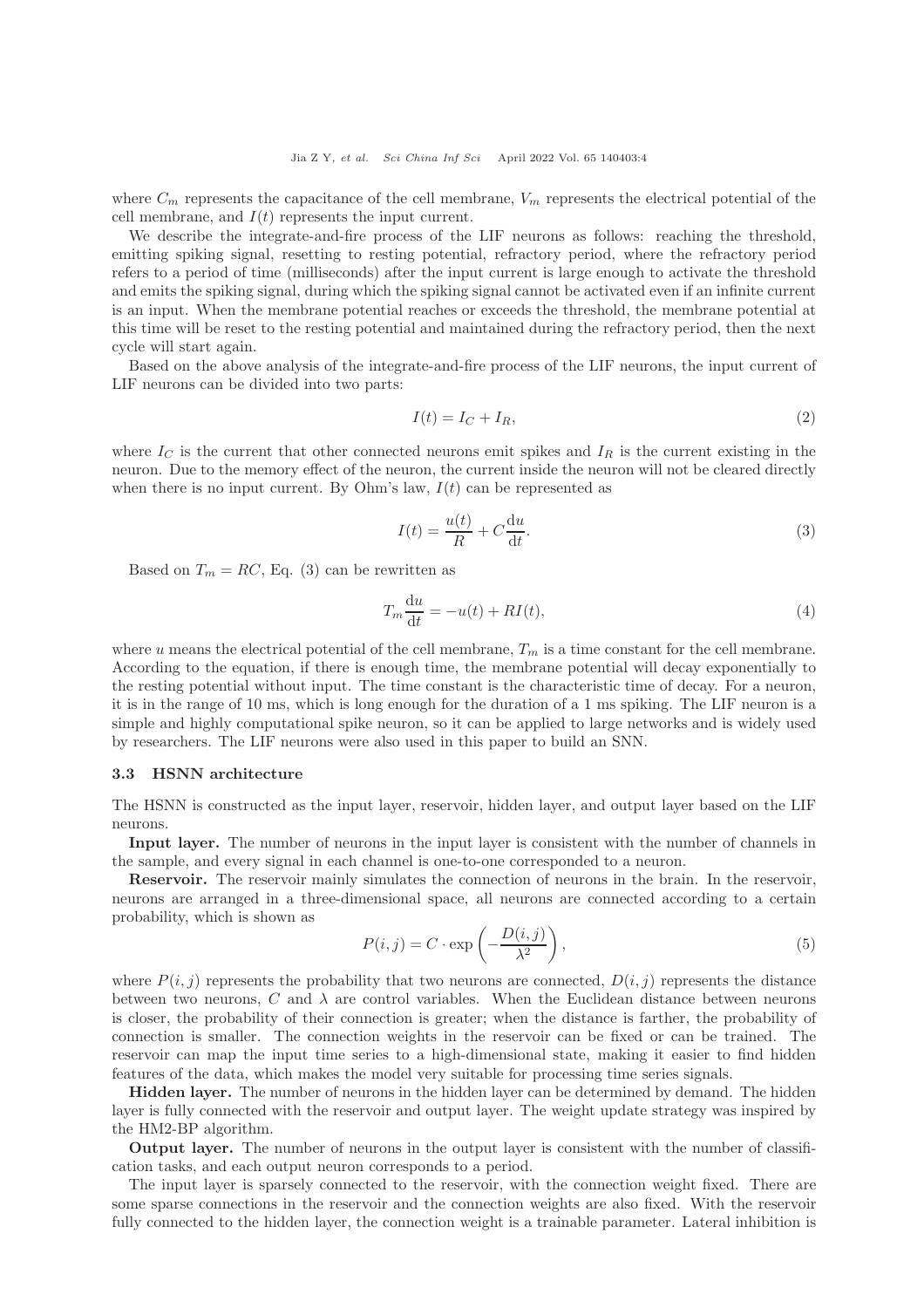added between neurons in the output layer, which means, if connected, any pair of neurons in the output layer will have a weight of  $-1$ .

To sum up, in the HSNN model, the input layer is responsible for receiving the spiking sequences encoded by EEG, then the reservoir maps the input sequences to high-dimensional states. Afterward, the hidden layer learns the features of data, and finally, the output layer outputs the results. The parameters to be trained are connection weights between the reservoir and the hidden layer as well as those between the hidden layer and the output layer.

#### 3.4 Optimization algorithm

SNN can process temporal and spatial data as well as operate on hardware with extremely low power consumption. However, due to complicated differential equations and non-differentiable impulsive events encountered in training, SNN has not yet achieved the same performance as traditional deep artificial neural networks, which is a long-term challenge. Although researchers have proposed many BP algorithms for SNN, the existing SNN back propagation algorithms have many shortcomings. SNN is limited in terms of scalability, lack of proper handling of spiking discontinuities, and mismatch between the rate coded loss function and computed gradient. SpikeProp [\[20\]](#page-9-13) algorithm is the first attempt to train the SNN based on discrete spikes. It specifically deduces the value of the loss function for the spiking time. However, SpikeProp limits a neuron to emit only one pulse, which is quite different from the real neuron. Some existing back propagation algorithms either have poor learning scalability [\[20\]](#page-9-13), or are lack proper treatments to the discontinuity of the spike [\[21\]](#page-9-14), by regarding it as noise or smoothening the discrete spike to calculate the gradient.

HSNN is presented by utilizing the HM2-BP [\[22\]](#page-9-15) algorithm for training multi-layer SNN. At the micro level, the proposed spike-train level post-synaptic potential (S-PSP) [\[23\]](#page-9-16) can accurately capture the time effect. Frequency coding errors are defined at the macro level and calculated and backpropagated at the macro and micro levels. Different from the existing back propagation methods, HM2-BP directly calculates the frequency-coded loss function. The accuracy of HM2-BP on MNIST and N-MNIST data sets reaches 99.49% and 98.88% [\[22\]](#page-9-15), respectively, which exceeds the best performance of the existing SNN back propagation algorithm.

Frequency coding is commonly used in SNN to define the loss of each training sample in the output layer. As shown in Eq.  $(6)$ ,  $\boldsymbol{o}$  and  $\boldsymbol{y}$  are respectively the actual number and predicted number of spikes fired by neurons in the output layer.

$$
E = \frac{1}{2} ||\boldsymbol{o} - \boldsymbol{y}||_2^2, \tag{6}
$$

$$
\frac{\partial E}{\partial w_{ij}} = \frac{\partial E}{\partial a_i} \times \frac{\partial a_i}{\partial w_{ij}}.\tag{7}
$$

HM2-BP has disassembled (6) into two parts to calculate the gradient, as shown in (7), where  $a_i$ represents the membrane potential after integrated inputs of the postsynaptic neuron, and  $w_{ij}$  is the connection weight of the  $i$ -th neuron and the  $j$ -th neuron. In this way, error back propagation is separated into two parts: (1)  $\frac{\partial E}{\partial a_i}$ , back propagation through the spike frequency (macro level), and (2)  $\frac{\partial a_i}{\partial w_{ij}}$ , back propagation through the spike train (micro level). Normally, there is a certain connection between the actual label  $o_i$  and the membrane potential  $a_i$  of the post-synaptic neuron integrated input, which is represented as

$$
o_i = g(a_i) = \left\lfloor \frac{a_i}{\nu} \right\rfloor. \tag{8}
$$

Then Eq. (6) can be rewritten as

$$
E = \frac{1}{2} ||\boldsymbol{\sigma} - \boldsymbol{y}||_2^2 = \frac{1}{2} ||g(\boldsymbol{\alpha}) - \boldsymbol{y}||_2^2.
$$
 (9)

HM2-BP algorithm accurately calculates the S-PSP of each pair of synaptic spiking sequences to explain that the given synaptic spiking sequence affects the post-synaptic time contribution of discharge, which is denoted by  $e_{i|j}(t_i^{(f)})$ .

For the *i*-th neurons in the *m*-th layer, according to the above equation, the macro-level back propagation and micro-level back propagation are calculated respectively. macro-level back propagation is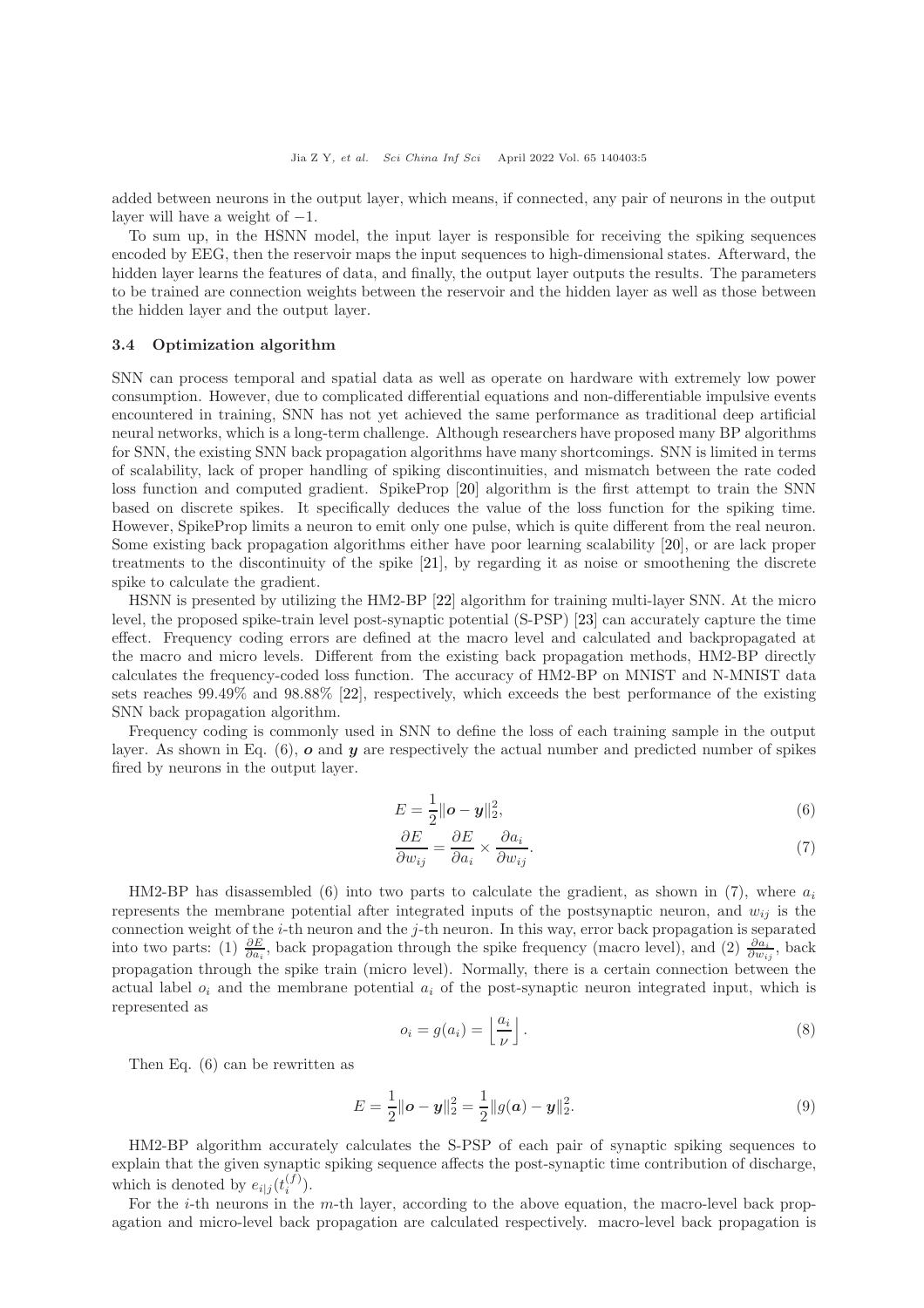given by

$$
\delta_i^m = \frac{\partial E}{\partial a_i^m} = \left( o_i^m - y_i^m \right) g' \left( a_i^m \right) = \frac{o_i^m - y_i^m}{\nu}.
$$
\n<sup>(10)</sup>

At the macro level, the S-PSP integrates the impact of the spike train on the number of spiking signals emitted by each neuron, thereby backpropagating the frequency-coded loss.

At the micro level, because the membrane potential  $a_i$  of postsynaptic neurons integrates input is composed of the time contribution of all presynaptic neurons to postsynaptic neurons and the weight between neurons. Hence,  $a_i$  can be represented as

$$
a_i = \sum_j w_{ij} e_{i|j}.\tag{11}
$$

Finally, micro-level back propagation is given by

$$
\frac{\partial a_i^m}{\partial w_{ij}} = e_{i|j}^m + \frac{e_{i|j}^m}{\nu} \sum_{l=1}^{r^{m-1}} w_{il} \frac{\partial e_{i|l}^m}{\partial o_i^m},\tag{12}
$$

where  $(8)$  and  $(11)$  are combined to get the result of  $(12)$ . The S-PSP of each pair of pre-synaptic/postsynaptic spiking sequences has been accurately calculated by HM2-BP to explain the contribution of a given pre-synaptic spiking sequence to the time of post-synaptic neuron discharge according to the exact peak time.

## 4 Results and discussion

#### 4.1 Dataset and preprocessing

To verify the effectiveness of the HSNN, we evaluate it on the ISRUC-SLEEP dataset [\[24\]](#page-9-17). The ISRUC-SLEEP dataset consists of PSG data collected from eight hours of sleep throughout the night. Each segment was classified by two sleep specialists at the Sleep Medicine Centre of the Hospital of Coimbra University (CHUC) according to the AASM sleep staging criteria. Sleep specialists divided the data into five groups: W, N1, N2, N3, and R. This dataset consists of three subsets, among which subgroup 3 was used in this study. The EEG dataset in this paper contains 6 channels, namely C3-A2, C4-A1, F3-A2, F4-A1, O1-A2, and O2-A1. Since each channel collects each unit time of the sleep data 200 times per second (200 Hz) within the period of 30 s long in the data, the dataset with 6 channels can produce 36000 signal points.

To remove power frequency noise and background myoelectric noise from EEG signals, the original EEG signals were processed with a 50 Hz notch filter and a fourth-order band-pass Butterworth filter. In addition, down sampling was also performed on the data, which reduced the EEG frequency to onethird of its original level. Afterward, there were 2000 signal points on each channel. According to the experimental results of BSA [\[19\]](#page-9-12), the BSA algorithm can transform the original EEG analog signals into spike sequences and effectively retain the feature information. EEG signals processed by filtering and down sampling are encoded by BSA to obtain the 6-channel spike train of the input SNN, and the sleep staging correlation experiment based on HSNN is carried out.

### 4.2 Baseline methods

We compare the HSNN with the following baselines:

• MMCNN [\[3\]](#page-9-3). A temporal sleep stage classification CNN uses multivariate and multimodal time series.

• CNN-GRU [\[25\]](#page-9-18). A CNN-GRU deep learning model for classifying sleep stages. Involving CNN and gated recurrent units (GRU), to automatically extract the most appropriate features and sequence trends of PSG signals, without utilizing hand crafted features for scoring sleep stages.

• LSTM [\[26\]](#page-9-19). A novel cascaded RNN architecture based on LSTM blocks is proposed for the automated scoring of sleep stages using EEG signals derived from a single-channel.

• HNN [\[27\]](#page-9-20). A multi-domain hybrid neural networks (HNN) model combines the deep neural network (DNN) as state-of-the-art classifiers for automatic sleep staging using pediatric EEG signals.

• DeepSleepNet [\[4\]](#page-9-4). A model utilizes CNN to extract time-invariant features, and bidirectional-LSTM to learn transition rules among sleep stages automatically from EEG epochs.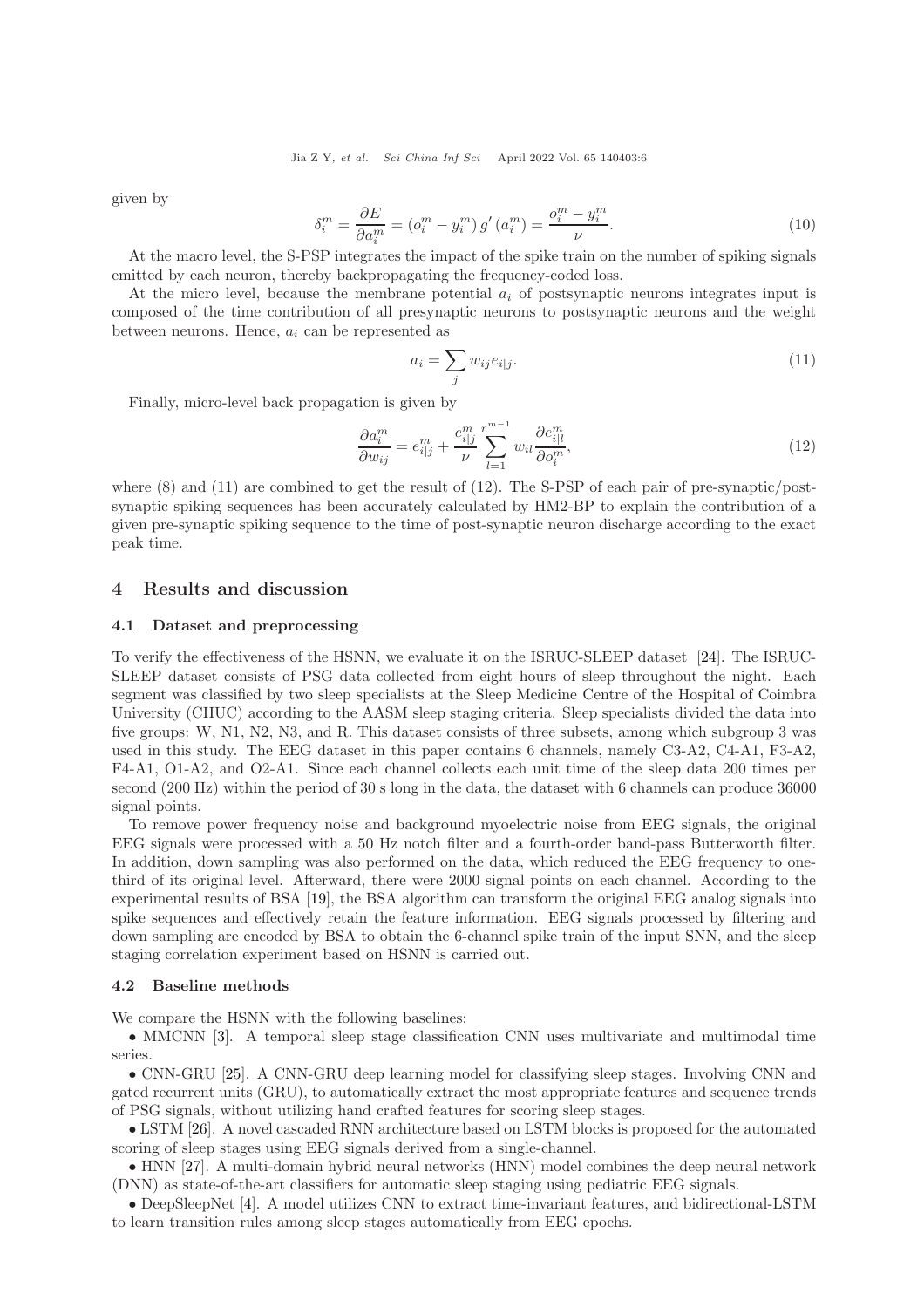#### Jia Z Y, et al. Sci China Inf Sci April 2022 Vol. 65 140403:7

| Hyperparameter           | Value          |
|--------------------------|----------------|
| Input neurons number     | 6              |
| Reservoir neurons number | 135            |
| Hidden neurons number    | 4096           |
| Output neurons number    | 5              |
| Weight limit             | 8              |
| Voltage threshold        | 20             |
| Refractory period        | $\overline{2}$ |

Table 1 The value of hyperparameters in HSNN

## 4.3 Experiment settings

Since we use EEG data of 6 channels in this paper, each neuron in the input layer receives EEG data of one channel over a period of time. Thus, there are 6 neurons in the input layer. There are also 135 spike neurons in the reservoir, each with a three-dimensional structure of  $3 \times 3 \times 15$ . There are 4096 neurons in the hidden layer. There are 5 neurons in the output layer, corresponding with 5 categories classified by sleep stages. Each neuron in the input layer was randomly connected to 32 neurons in the reservoir, and the connection weight is fixed at 8 or −8 to simulate excitatory and inhibitory transmitters in biological neurons respectively. The probability connection between every two neurons in the reservoir is as shown in (4), which means, the closer the neurons are in space, the greater the probability of connection becomes. The connection weight is fixed at 1 or  $-1$ , and the excitatory and inhibitory transmitters in biological neurons are simulated respectively. Fully connected between the reservoir and the hidden layer, as well as between the hidden layer and the output layer, the connection weight is a trainable parameter. The output layer has lateral inhibition. The HSNN parameters are as shown in Table 1. In addition, a 6 channel spike train is obtained, after the EEG data in the original dataset has been filtered and spiking encoded. In order to keep the balance of samples, the down-sampling method was adopted. After the removal of data, the ratio of the training set to the test set was maintained at 4:1. The six-channel spike train has been input into the HSNN for the experiment.

#### 4.4 Evaluation metrics

Accuracy (ACC) and macro average F1-score (MF1) are used to evaluate the classification effect of the model.

$$
Acc = \frac{TP + TN}{TP + FN + TN + FP},
$$
\n(13)

where TP, TN, FP, and FN correspond respectively to the true positive, true negative, false positive, and false negative counts of the considered class. F1-score is the harmonic average of precision and recall and MF1 is the average of all the F1-score in the same subject. The F1-score is represented as

$$
F1-score = 2 \cdot \frac{PR \cdot RE}{PR + RE},\tag{14}
$$

where PR means precision rate and RE means recall rate. PR among all the cases judged to be positive, how many are really positive. RE measures the ability to correctly call cases from a class defined by a fixed correct label.

#### 4.5 Experimental result and analysis

In order to evaluate the performance of the HSNN, we have compared and analyzed our HSNN model with the popular traditional models. Figure 3 shows that the proposed model achieves the best performance with an average ACC of 0.76 and an average MF1 of 0.75. The traditional MMCNN is suboptimal, with an average ACC of 0.65 and an average MF1 of 0.63.

The detailed results of HSNN sleep staging for different subjects are shown in Figure 4. The average ACC and average MF1 of the ten subjects are 0.76 and 0.75, respectively. In each subject, the highest ACC is 0.81 for subject 5, the highest MF1 value is 0.79 for subject 4 and subject 7. Figure 4 presents the model that has the best recognition effect in N1 stage and N2 stage, and the F1-score in these two stages is higher than those in other states. On the contrary, the F1-score of this model in the REM stage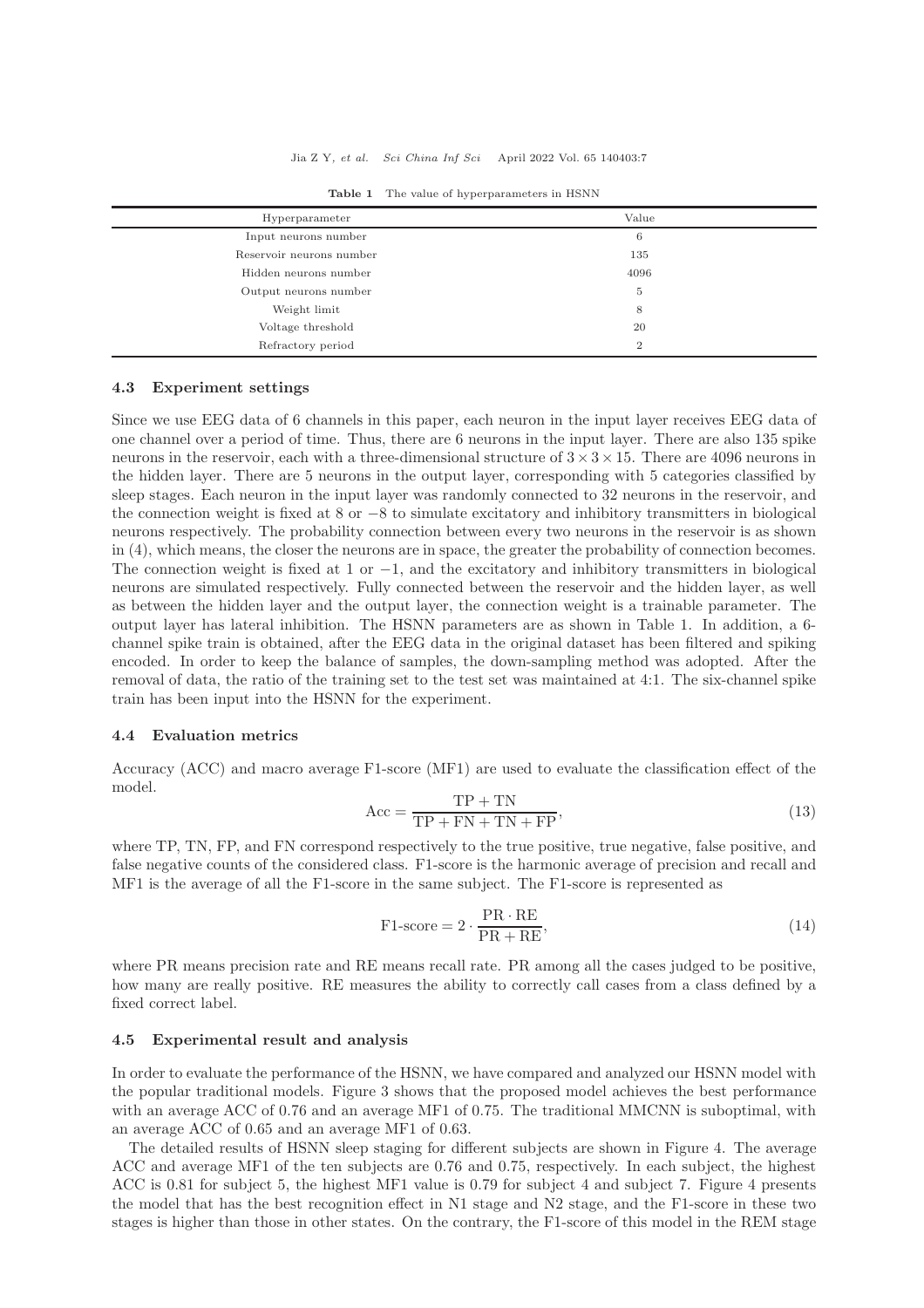



Figure 4 (Color online) Detailed results of our model on different subjects.

is low. This stage is also easy to confuse during manual interpretation. Generally speaking, the HSNN based on the HM2-BP algorithm achieves a more reliable classification result.

In order to explore the influence of different components of our HSNN on the classification performance, different network structures are set up for ablation experiments in this paper. The experimental results

#### Jia Z Y, et al. Sci China Inf Sci April 2022 Vol. 65 140403:8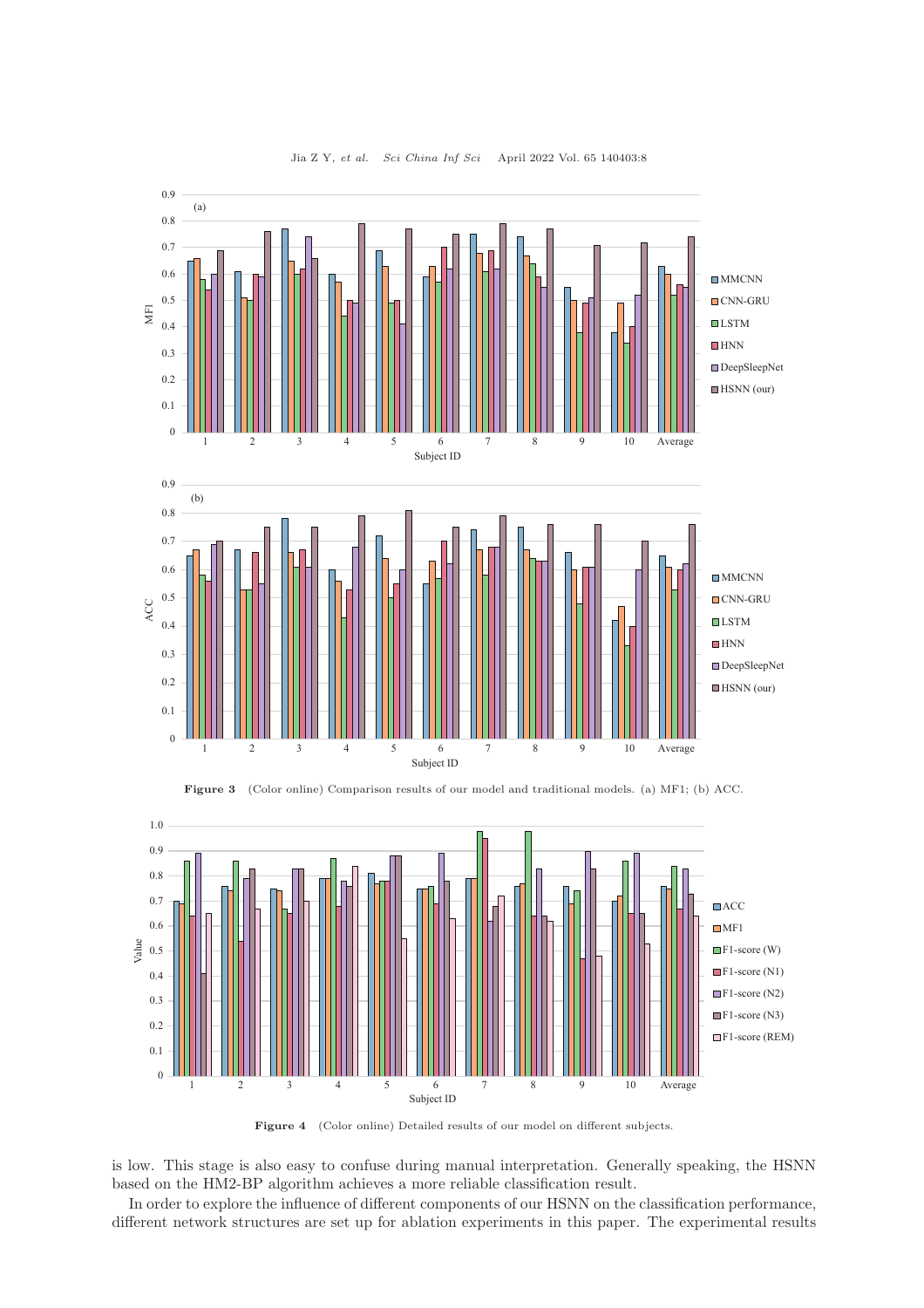

Jia Z Y, et al. Sci China Inf Sci April 2022 Vol. 65 140403:9

Figure 5 (Color online) Ablation experiment of the proposed model. (a) MF1; (b) ACC.

are shown in Figure 5. The neural network (1) in the figure is the HSNN model used in this paper. The neural network (2) is based on the neural network (1) to remove the reservoir module, which means the network contains 6 neurons in the input layer, 4096 neurons in the hidden layer, and 5 neurons in the output layer. In the case of the neural network (2), it has removed the reservoir module in the network. Then the average classification accuracy decreases from 0.76 to 0.46, and the average MF1 decreases significantly from 0.75 to 0.35. This demonstrates that the reservoir can map the data to the high-dimensional state, which has a good effect on the model classification results.

## 5 Conclusion

Sleep is an indispensable physiological activity for human beings. The state and quality of sleep reflect the health status of human beings. It is an important method to study sleep according to EEG signals. Studying sleep stages can help assess sleep quality, diagnose and treat sleep disorders. Automatic sleep staging methods can save the energy cost of human beings and obtain objective sleep staging reports, which is of great significance in clinical and research fields. SNN, with the focus of research on constructing a new generation of artificial intelligence by mimicking the human brain, has the ability to learn spatiotemporal data. Although it is still in its early stage of development, it shows the potential of strong learning ability. In this paper, an HSNN model is constructed based on the HM2-BP algorithm and a series of classification experiments are conducted in combination with sleep EEG data. In order to analyze the performance of the sleep staging model in this paper, the classification results are compared with those of the traditional neural networks. Experimental results show that the HSNN performs better in sleep staging than traditional neural networks.

Since the SNN uses sparse spikes for communication, it is considered to be an energy-efficient model. Many spike neuron models are described by differential equations, so analog circuits or digital circuits can be used to directly express SNN, and the network state can be continuously updated during the training process. However, it is undeniable that the current article only focuses on the research of multivariate EEG signals, but the research on univariate EEG signals contributes to the development of wearable